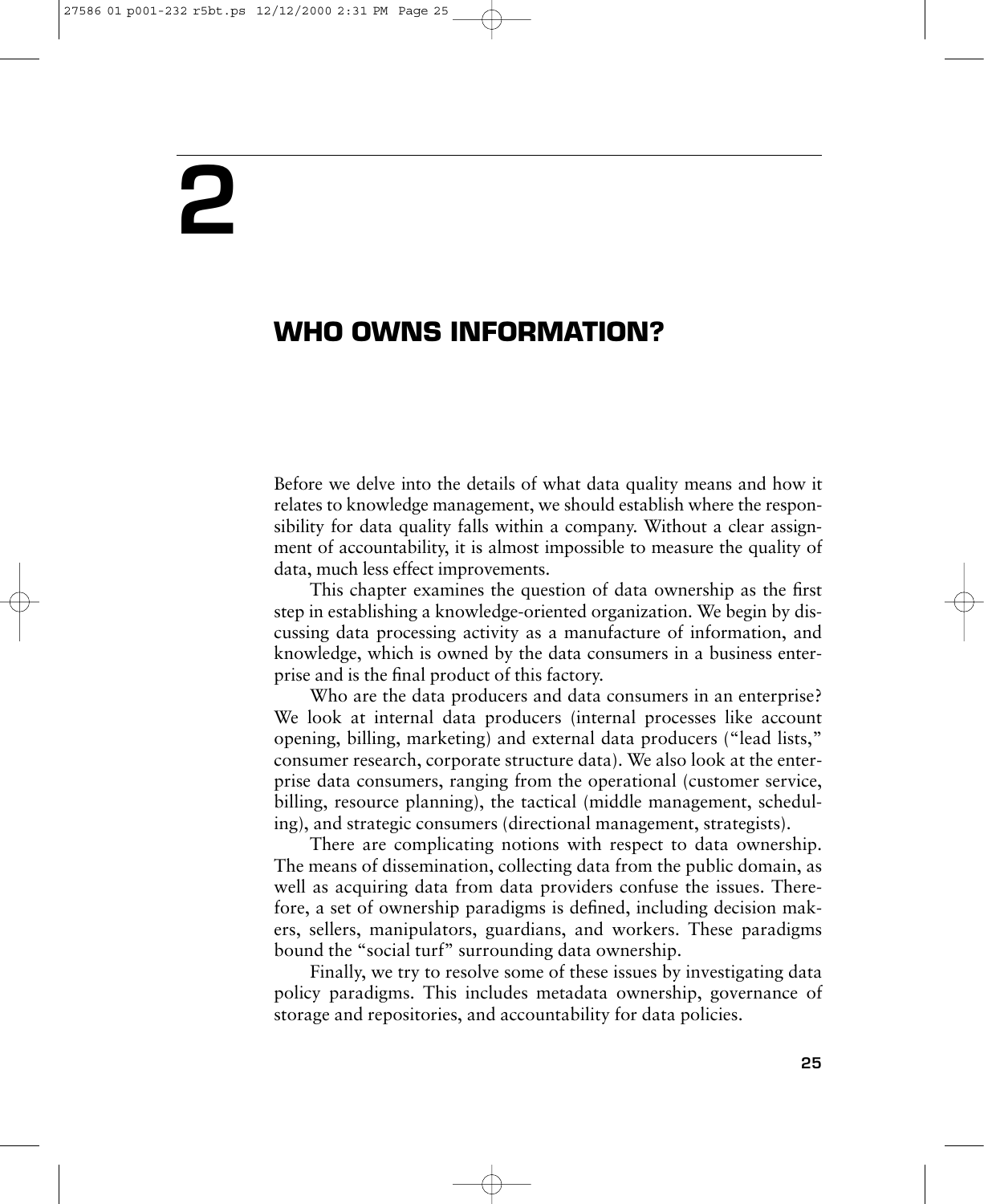#### **2.1 THE INFORMATION FACTORY**

A relatively simple analogy for processing data that we use throughout the book is the information factory. Any information processing activity can be viewed as a small factory that takes some data as raw input, processes that input, and generates some information result, potentially generating data by-products and side effects in the process. Inside the factory there may be smaller subfactories, each with its own input/output production activity. The raw input data are provided by data suppliers external to the organization or by data manufacturers within the organization. The ultimate data customers may be internal or external consumers.

#### **2.1.1 Actors in the Information Factory**

To be more precise, let's look at the different roles that exist in the context of the information factory. These roles may represent real people or automated proxies within the system.

- 1. *Suppliers:* Data suppliers provide information to the system.
- 2. *Acquirers:* Acquirers accept data from external suppliers for provision into the factory.
- 3. *Creators:* Internal to the factory, data may be generated and then forwarded to another processing stage.
- 4. *Processors:* A processor is any agent that accepts input and generates output, possibly generating some side effects.
- 5. *Packagers:* A packager collates, aggregates, and summarizes information for reporting purposes.
- 6. *Delivery Agents:* A delivery agent delivers packaged information to a known data consumer.
- 7. *Consumer:* The data consumer is the ultimate user of processed information.
- 8. *Middle Manager:* The people responsible for making sure the actors are correctly performing their jobs.
- 9. *Senior Manager:* The senior manager is responsible for the overall operation of the factory.
- 10. *Deciders:* These are senior-level managers associated with strategic and tactical decision making.

Each of these actors plays a well-defined role in the data processing operation, and each is responsible at some level for quality assurance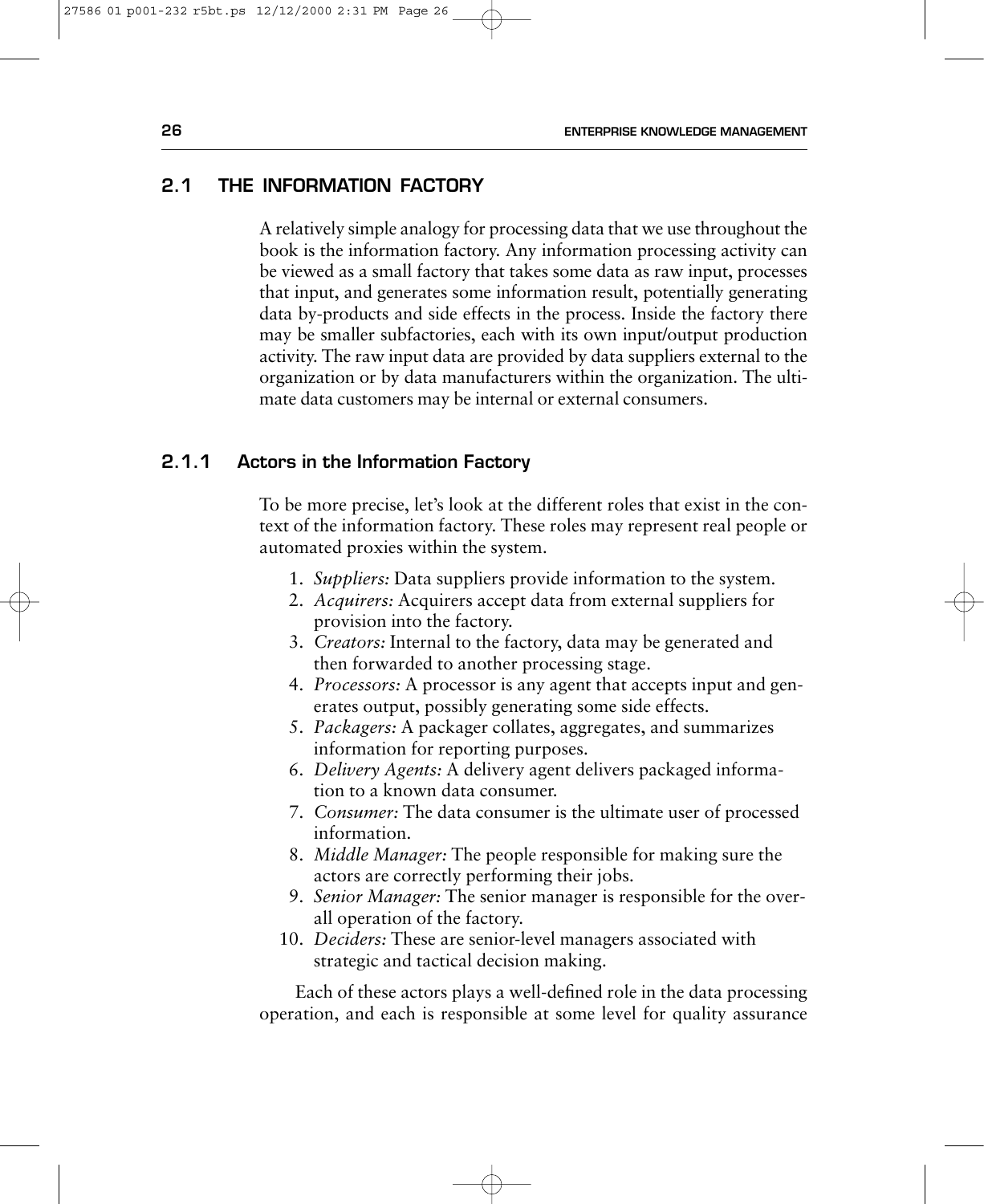within each activity domain. In a perfect world, these responsibilities will all propagate up to the enterprise level, providing some degree of quality assurance overall, but in reality there are complicating factors that may prevent this from happening. It is clear, though, that at any stage of processing, it is difficult to specifically assign ownership to the information being created or processed.

#### **2.1.2 Processing Stages**

In any data processing system, it is helpful to be able to break down the entire information flow into a series of processing stages, most of which relate directly to the activity associated with one of the previously enumerated actors. Ultimately, we would like to be able to precisely identify all input and output information streams, as well as all affected data stores associated with each processing stage, and then associate responsibility with a particular actor.

When truly decomposed, the information manufacturing process contains many different stages, each of which in itself might represent an entire instance of an information factory. We end up with a hierarchical description of the information processing chain.

#### **2.1.3 Data Producers**

Data producers are those organizations that create, compile, aggregate, package, and provide information to be inserted into an information processing system. This includes organizations that generate internal data (audit data, workflow messages, intermediate processed data for incorporation into other processing stages) or external information, such as marketing data, sales reports, invoices, corporate structure data, credit reports, and so forth.

#### **2.1.4 Data Consumers**

Data consumers can be categorized into three groups: operational data consumers, tactical and strategic data consumers, and external customers. Operational data consumers are manifested as the role of processors described in Section 2.1.1. They are any internal processing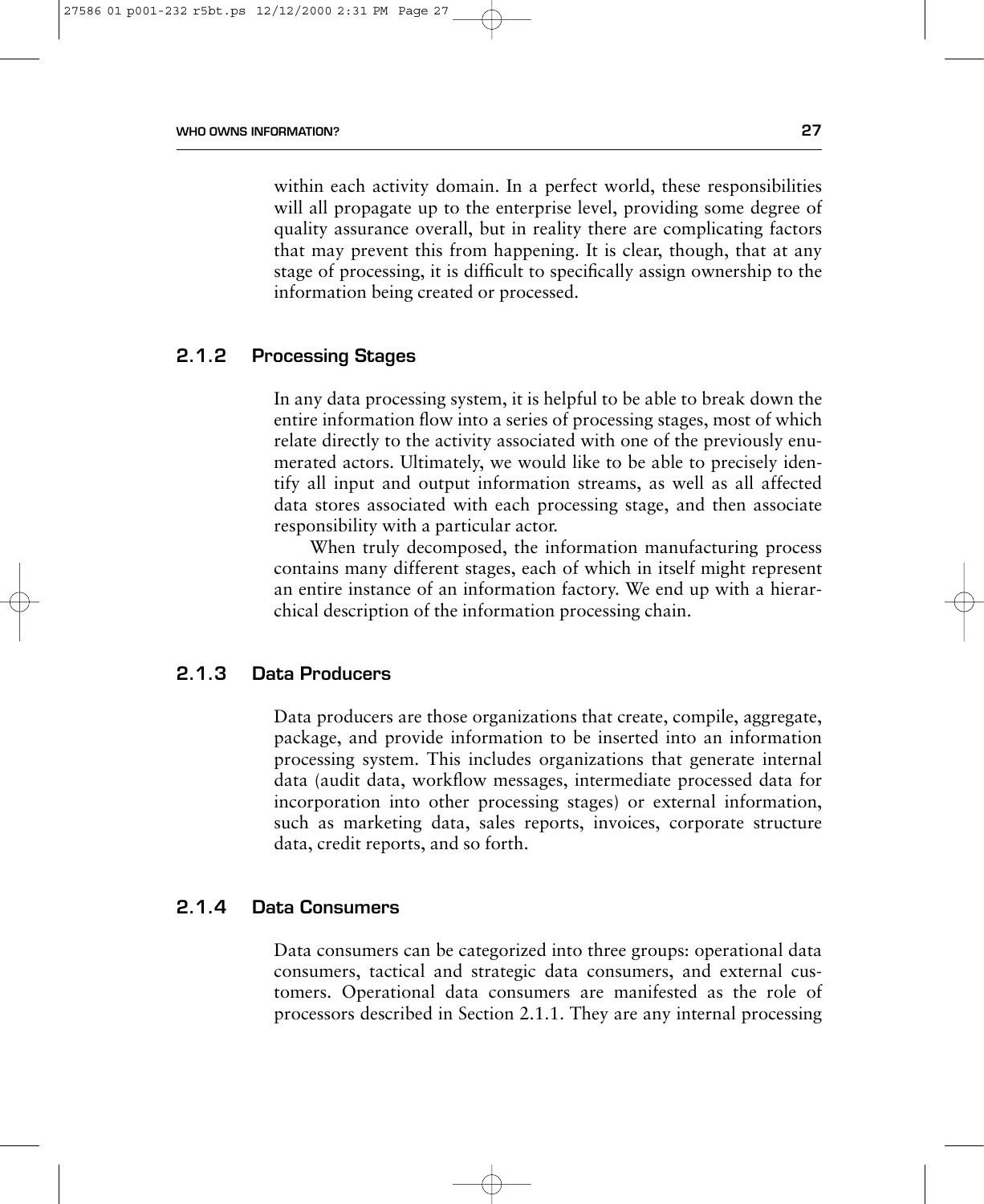stage that requires input to operate, including any transaction processing activity, message passing or routing, or workflow activities.

The tactical and strategic data consumers are those who use processed information to make tactical and strategic decisions. This includes sales management, marketing, enterprise resource planning, mergers and acquisitions, and so on.

The external customers are those who receive information processed by the information factory. The kinds of information in this category include invoices, customer billing, sales teams data, geographic data, and data provided by government agencies.

#### **2.2 COMPLICATING NOTIONS**

What complicates the ownership question is that there are factors orthogonal to data creation or consumption that create real or artificial boundaries around information. The ownership issue is essentially a control issue — control of the flow of information, the cost of information, and the value of information.

Here is an example of how control over the flow of information can have a major impact. Some government interest rate financial data was mistakenly released early, prompting trading associated with selling bonds on the market before the official release time. The same traders, by buying back the same bonds at a discount after the official release time, made a huge profit. In this case, one party's loss of control over the flow of information allowed other parties increased control over the value of that same information!

A few of the many issues that complicate the notion of data ownership are value, privacy, turf, fear, and bureaucracy. This list is by no means inclusive, and we make no attempt to resolve them — only to expose them.

#### **2.2.1 Value**

The value of information drives a particular wedge into the question of ownership. In any environment where there is shared data ownership, how does the degree of ownership relate to the responsibility of care of that same information? Presumably, the degree of ownership may be related to more mundane aspects of the system, such as who initially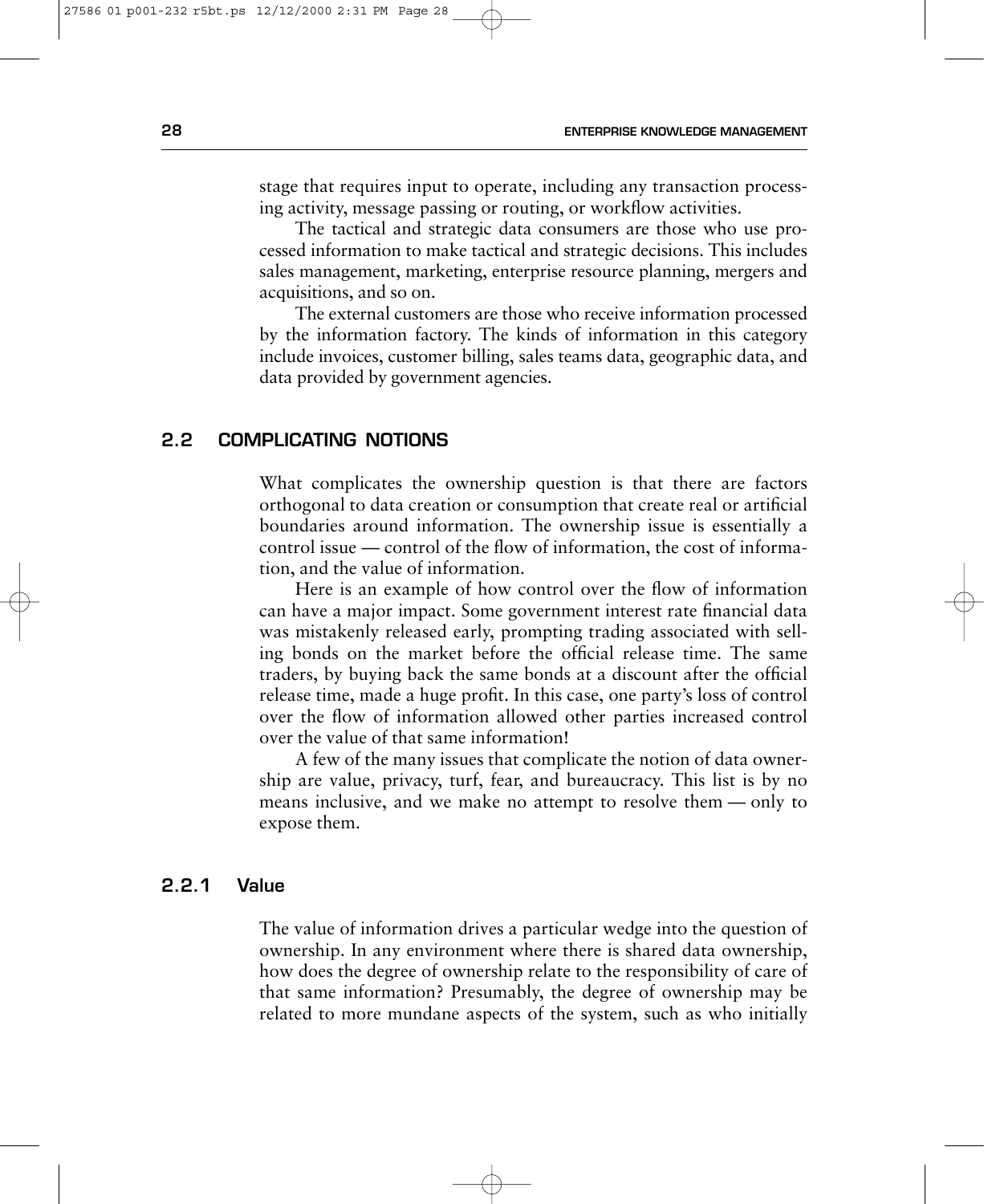created the database or what silo currently manages the system. But at the core, the degree of ownership (and by corollary, the degree of responsibility) is driven by the value that each interested party derives from the use of that information.

#### **2.2.2 Privacy**

The issue of privacy as a complicating notion could take up an entire volume, if not more. What information should remain private, and under what circumstances? If a party willingly releases private information under one set of conditions, does that allow the receiving party the right to use that information in other situations? Consider credit information. The fact that someone applies for any particular credit card might be considered private information, although in order to receive that credit, a credit bureau must be consulted. At that point, the fact that the credit card application has been taken is now added to the credit record.

And once information is released from one party to another, who exercises control over that information? For example, if a pharmacy fills an individual's medicine prescription, can the pharmacy report back to the pharmaceutical company the information regarding which doctors prescribed the medication, which patients filled the prescriptions, and which came back for refills?

When private knowledge can be inferred from public data, does this violate any privacy constraints? For example, the amount of money one borrows on a mortgage to pay for a house might be considered a private matter between the borrower and the bank, but in fact this information is lien information that is frequently filed under various state codes and is not private information at all.

#### **2.2.3 Turf**

On a different level, the question of data ownership within an enterprise is often complicated because of the notion of "turf." In many organizations, the control of the flow of information is regarded, as are many other forms of control, as a means of job security. "As long as I am in charge of this report," thinks the middle manager, "and no one else has access to the data, I can't be fired!" Being in charge of creating,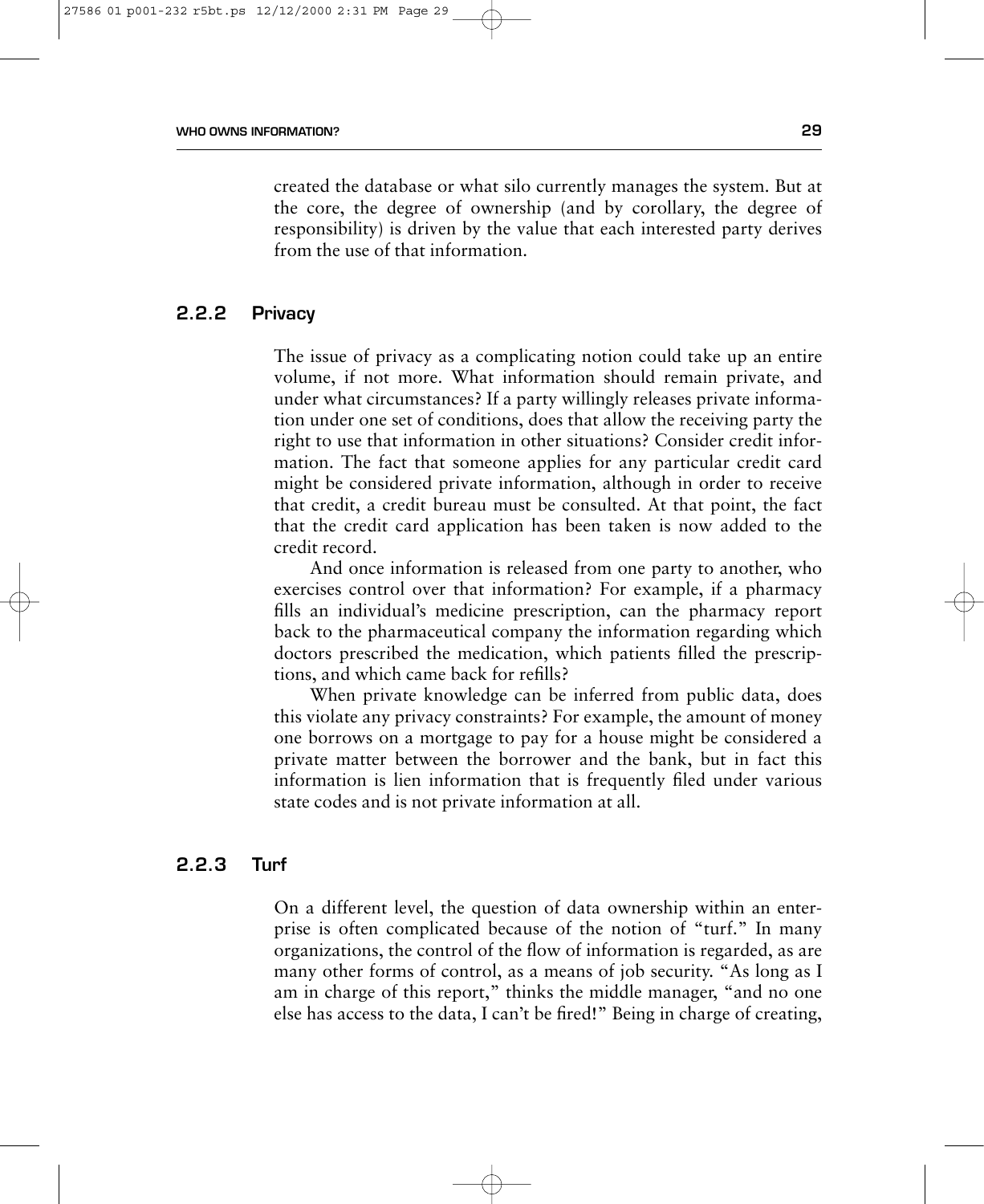$\sqrt{2}$  $\frac{1}{2}$  packaging, and distributing the report naturally leads one to the conception of owning the data that makes up the report.

#### **2.2.4 Fear**

As organizational employees carve out their little fiefdoms of control, the overall ability of the organization to react to inconsistencies flowing out of these fiefdoms decreases. Any suggestion that there is a reason for an "outsider" to assess or analyze the current state of the data is taken as an attack on the fiefdom's turf and therefore can be construed as a direct challenge to the data controller's job.

An even worse fear is that any closer viewing of what goes on within one's organization will reveal that what appeared to be stellar work is actually mediocre, or worse. People can be so desperate to conceal their own mistakes that they will sabotage any attempt to uncover them. Of course, this is a prime example of conflict within the enterprise — what is good for the individual is terrible for the organization, and vice versa.

#### **2.2.5 Bureaucracy**

Another major issue that complicates data ownership is institutional bureaucracy. As organizations grow, the intermediate management structure grows as well, thereby diluting the responsibility for information as it passes from one subsystem to another. When issues regarding data quality problems arise, typically there tends to be a lot more finger pointing than problem solving.

This may be due to the fact that organizations become divided along project or system lines. Because of this, attribution of problems associated with information that passes through individually managed processing stages is hard to pin down, since each manager will pass the buck further upstream.

Another bureaucratic issue involves decisions associated with upgrades, renovations, and changes in the existing data processing infrastructure. With a highly hierarchical organization, the ability to make a decision hinges on building consensus among all interested parties both across vertical departmental lines as well as up and down the management hierarchy. Obviously, the effort involved is significant and, com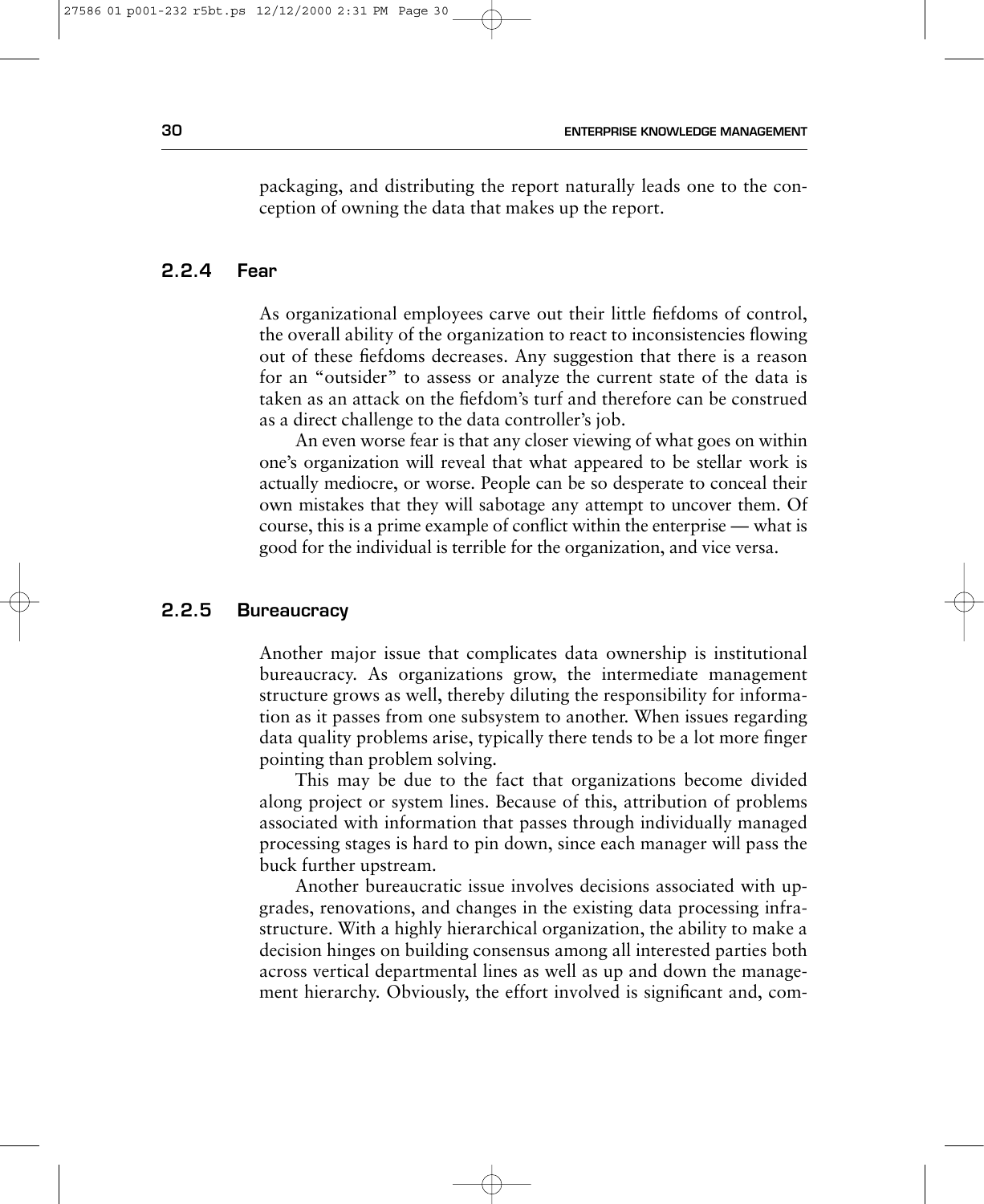**WHO OWNS INFORMATION? 31**

bined with the turf and fear factors, may account for the failure of many enterprise infrastructure renovation projects.

#### **2.3 RESPONSIBILITIES OF OWNERSHIP**

What do we mean when we talk about ownership of data? The essence lies in the control of information as an enterprise asset. That control includes not just the ability to access, create, modify, package, derive benefit from, sell, or remove data but also the right to assign these access privileges to others. In this section, we discuss in greater detail some of the responsibilities associated with data ownership.

#### **2.3.1 Definition of Data**

In any data environment, the data owner is responsible for understanding what information is to be brought into a system, assigning the meanings to collections of data, and constructing the data model to hold the collected information. In addition, any modifications to the data model and any extensions to the system also fall under duties of the data owner.

#### **2.3.2 Authorization of Access and Validation of Security**

A major concern for any data system is the coordination and authorization of access. In a system that contains data that is in any way sensitive, whether it is confidential information, human resource data, or corporate intelligence, it is necessary to define a security and authorization policy and to provide for its enforcement.

#### **2.3.3 Support the User Community**

When information is provided to a user community, there is a responsibility to provide support for those users. This includes providing accessibility to new users, granting them access rights, providing documentation, training, and addressing technical needs and questions. This also includes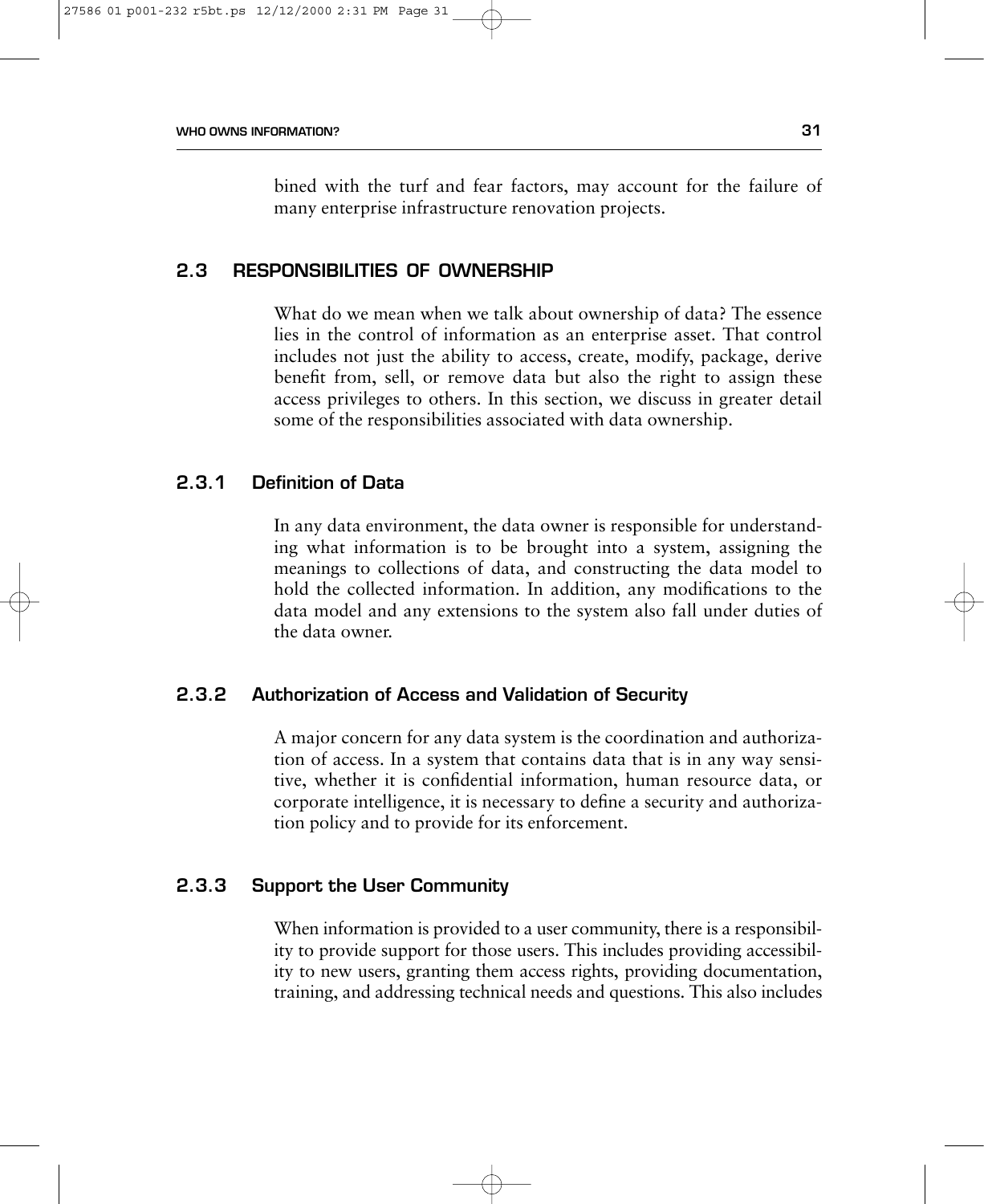defining and maintaining a service level agreement, which may entail measuring system performance, and scaling or rebalancing resources to provide the agreed upon level of service.

#### **2.3.4 Data Packaging and Delivery**

In addition to standard user support, the owner also holds the responsibility for providing the data to the data consumers. This may include data preparation, packaging and formatting, as well as providing a delivery mechanism (such as a data portal or a publish/subscribe mechanism).

#### **2.3.5 Maintenance of Data**

Aside from the maintenance of the system itself, there is also the maintenance of the information. This includes managing the data input process, instituting gauges and measurements associated with the data, and creating data extraction and loading processes.

#### **2.3.6 Data Quality**

The data owner is also accountable for maintaining the quality of the information. This may include determining and setting user data quality expectations, instituting gauges and measurements of the levels of data quality, and providing reports on the conformance to data quality. This also includes defining data quality policies for all data that flows into the system and any data cleansing, standardization, or other preparation for user applications.

#### **2.3.7 Management of Business Rules**

All data processing operations have business rules. Whether these rules are embedded in application code, abstracted into a rules format, or just documented separately from their implementation, the data owner is also responsible for managing business rules.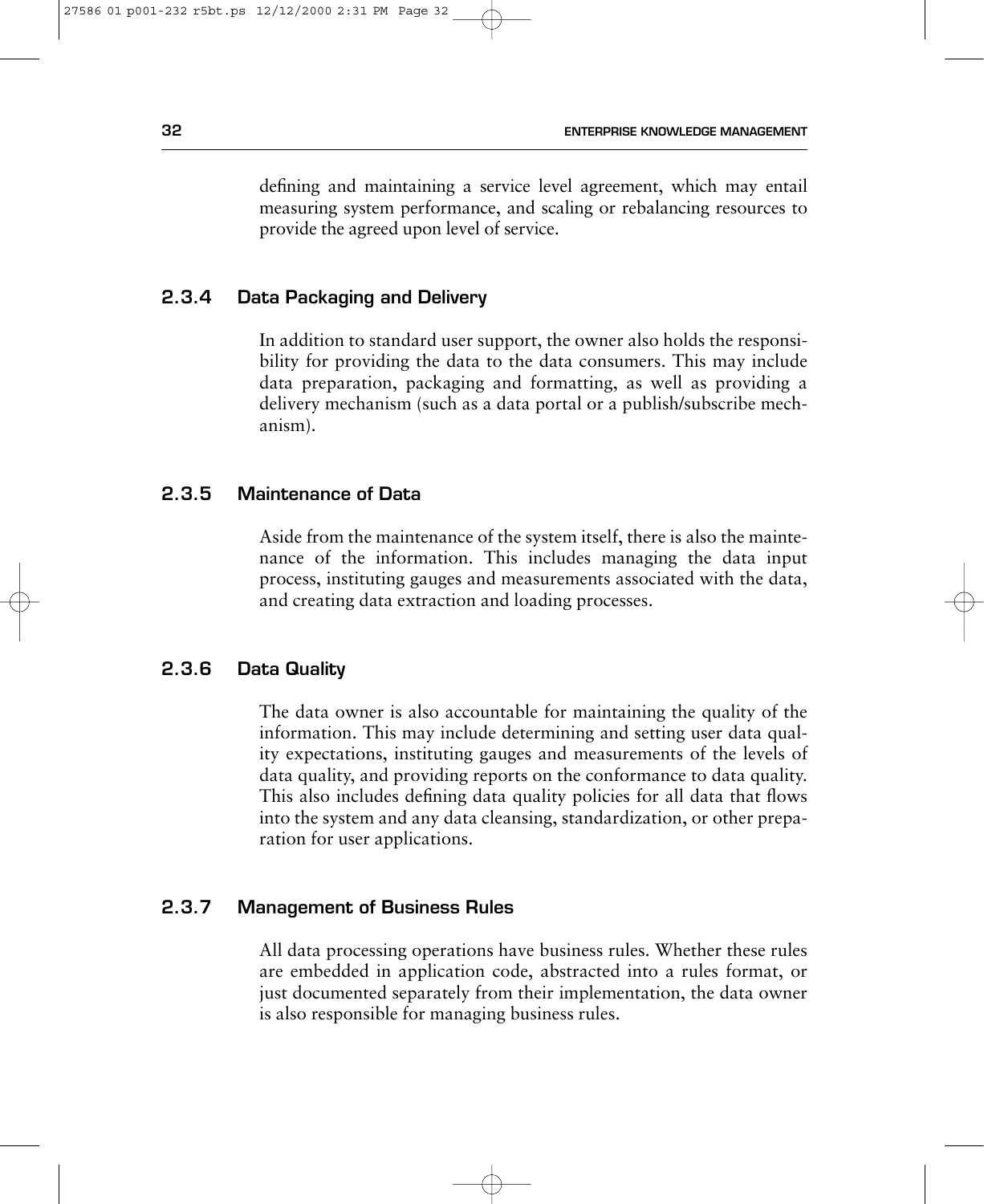

**WHO OWNS INFORMATION? 33**

#### **2.3.8 Management of Metadata**

Managing metadata involves the data definitions, names, data types, data domains, constraints, applications, database tables, reference repositories, and dependence rules associated with different tables and databases, users, access rights, and so forth.

#### **2.3.9 Standards Management**

Whenever information is shared between two or more parties, there must be some agreement as to a format for that data. When multiple parties agree to a representation format, that format is defined as a data standard. The owner is also responsible for making sure that all relevant data sets conform to their standard form, as well as negotiating standards on behalf of the users.

#### **2.3.10 Supplier Management**

When data sets are built as a composition of supplier-provided data, the data owner is also responsible for supplier management. This involves negotiating arrangements with each supplier, determining data delivery agreements, defining sets of data quality criteria, and enforcing these requirements and arrangements with each supplier.

#### **2.4 OWNERSHIP PARADIGMS**

We can enumerate owner responsibilities, but that does not solve the problem of assigning (or declaring) data ownership. Instead of trying to proactively dictate an ownership model, it is more helpful to explore different existing ownership paradigms. In each one of these paradigms, we will look at the question of value and how it relates to the claim of ownership.

#### **2.4.1 Creator as Owner**

In this paradigm, the party that creates or generates the data owns the data. It represents a speculative investment in creating information as a prelude to recognizing value from that information in the future.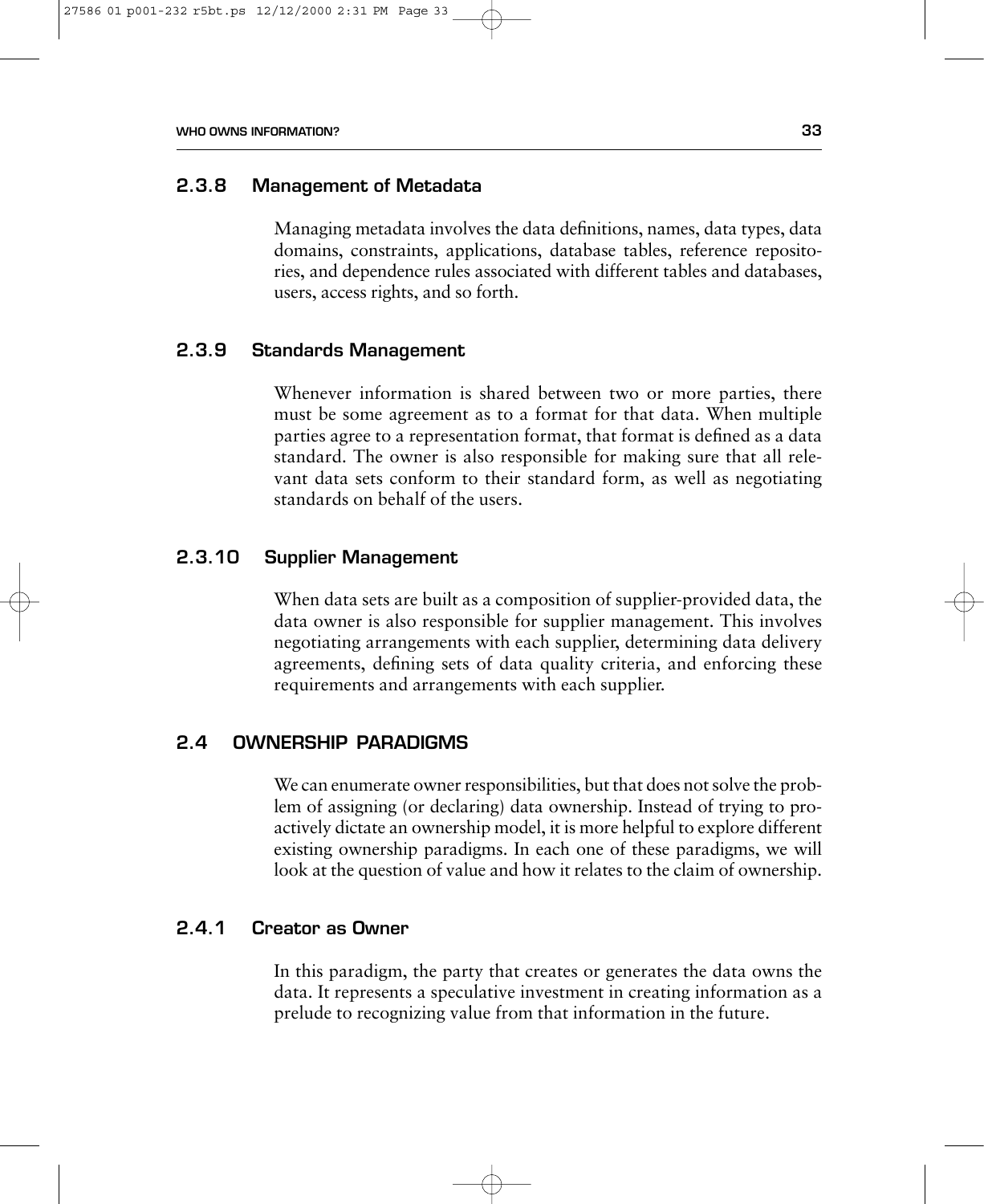An example of this is a geographic data consortium that analyzes geographic regions, collects latitude/longitude measures, and enters that information into a geographic database. The measurements in isolation are essentially useless; it is the collection of all the measurements that forms a useful data set. The consortium creates the information, and most likely claims ownership of that data as well.

#### **2.4.2 Consumer as Owner**

This ownership paradigm indicates that the party that consumes the data owns that data. This is a relatively broad ownership spectrum, covering all aspects of data acquisition. In this paradigm, any party that uses data claims ownership of that data. When the consumer requires a high level of confidence in the data input into a process, this ownership paradigm is very logical, since the party that cares most about the value of the data claims ownership (and thus, responsibility). In this case, the consumer derives the value from the data.

An example of this is a sales organization that uses information provided from different organizations within a company. Once the data lands at the sales staff's door, though, the information becomes integral to the proper operation of the sales team, and so the sales team will claim ownership of the data that it consumes.

#### **2.4.3 Compiler as Owner**

The operation of selecting information sources and compiling information from these different sources constitutes an ownership model. By combining data sets, the compiler is adding value and may expect to reap the benefits of ownership.

A good example of data compilation is a news item retrieval company that provides, as a service, a search for newspaper articles. By collecting and providing search capability, the data compiler has created a body of information that is more valuable than the individual pieces making up that body.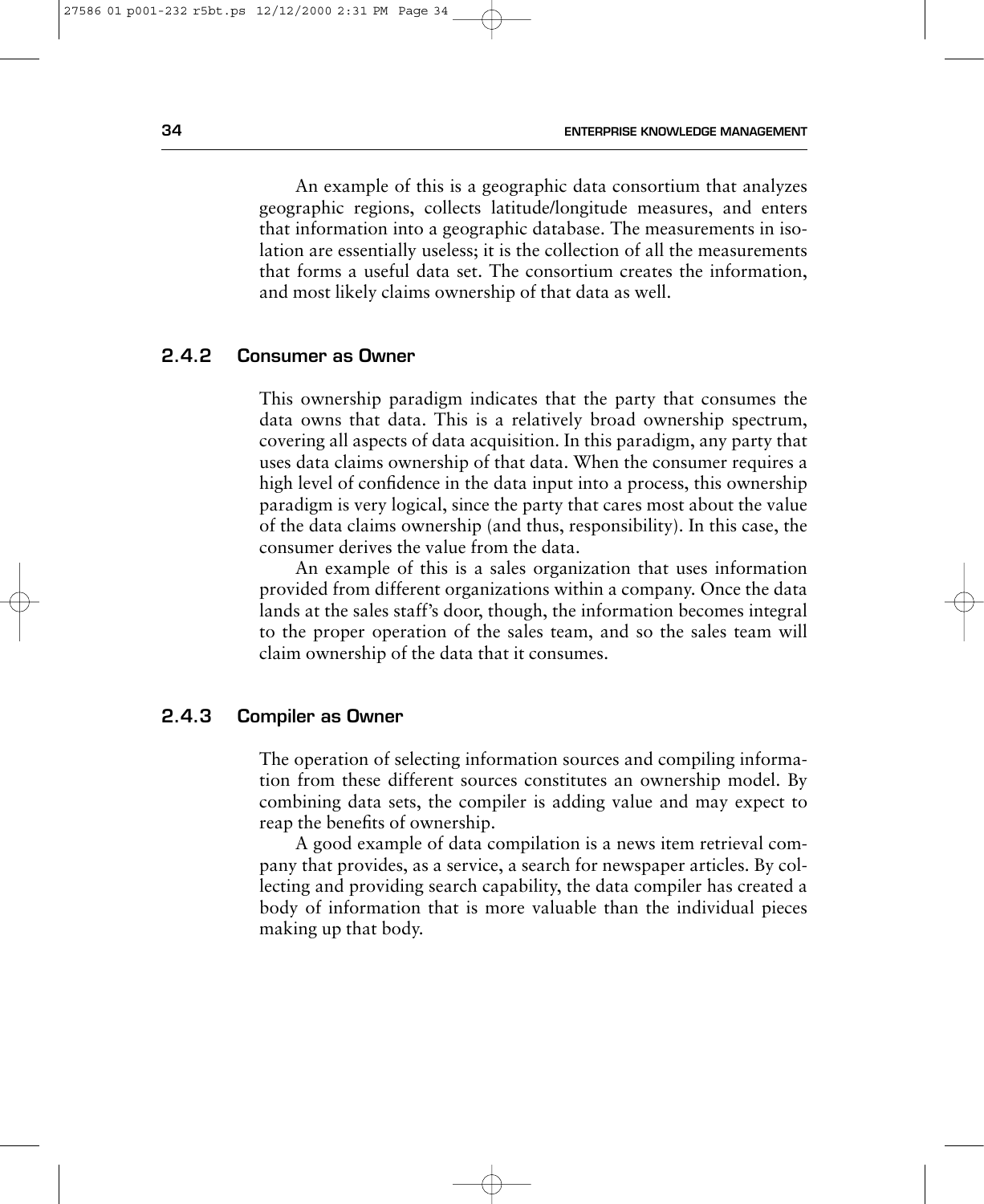#### **2.4.4 Enterprise as Owner**

In larger corporate information technology organizations, there is a notion that all data that enter the enterprise or are created within the enterprise are completely owned by the enterprise. In effect, the company makes use of all input and generated data as fuel for its ongoing data processing needs, and therefore the value derived from the information resides with the organization as a whole.

The investment banking industry demonstrates this ownership model when it accumulates information from external market data vendors as well as data generated from internal sales and securities processing. All data are absorbed into a single operational data center that then redistributes the data, potentially with added value, out to data consumers within the organization as well as individuals (such as clients and customers) external to the enterprise.

#### **2.4.5 Funding Organization as Owner**

In this paradigm, the user that commissions the data creation claims ownership. Here there are two parties involved: the one that pays for the creation of data and the one that actually creates the data. In this case, the patron claims ownership, since the work is being done on his or her behalf.

An example is a company that commissions a research organization to prepare a competitive intelligence report covering a particular industry. The company may stipulate that the company is the sole owner of the provided data.

#### **2.4.6 Decoder as Owner**

In environments where information is "locked" inside particular encoded formats, the party that can unlock the information becomes an owner of that information. The cost of the decoding process and implementations is an investment in the value to be derived from the information.

A good example of this is embodied in the results of decoding DNA sequences to isolate specific genes. The value of decoding the DNA structure can be expressed in terms of any improvement in the discovery, prevention, or treatment of certain hereditary diseases. Bio-informatics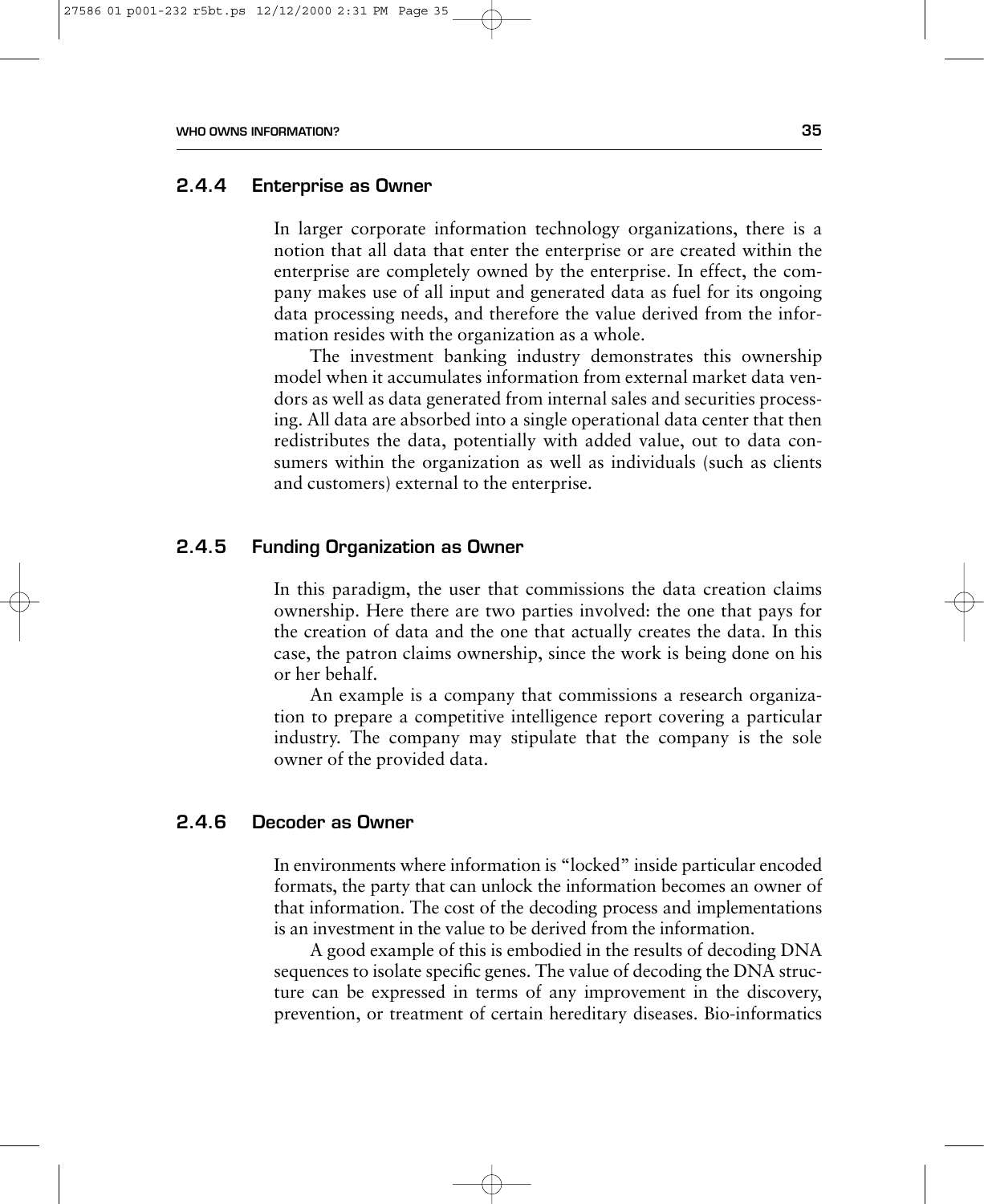$\sqrt{2}$  $\frac{1}{2}$  companies that decode genetic material can then sell the data that they decode to the medical and pharmaceutical industries.

#### **2.4.7 Packager as Owner**

As opposed to the compiler ownership paradigm, the packager paradigm focuses on the party that formats information for a particular use. There is value added through formatting the information for a particular market or set of consumers.

An example of this is authors who publish public domain information packaged as a book. The compilation process is most likely straightforward — the value added is in formatting the material to make the collected data useful.

#### **2.4.8 Reader as Owner**

This is an interesting paradigm in that it implies that the value of any data that can be read is subsumed by the reader, and therefore the reader gains value through adding that information to an information repository. The investment is in the reader's selection and consumption of data.

For example, consulting firms establish expertise practices in particular areas. In order to become a principal in one of these practices, an individual must acquire knowledge in the practice area by absorbing as much information about that area as possible. Going forward, remaining an expert requires active information gathering.

#### **2.4.9 The Subject as Owner**

This paradigm revolves around the subject data ownership issues, such as personal privacy or image copyrights. In this view, the subject of the data claims ownership of that data, mostly in reaction to another party claiming ownership of the same data.

As an example of the privacy issue, consider a pharmacy filling prescriptions. Drug companies are interested in knowing which doctors are prescribing their medicines, and doctors like to know which of their patients are refilling prescriptions as a tool to see how well their patients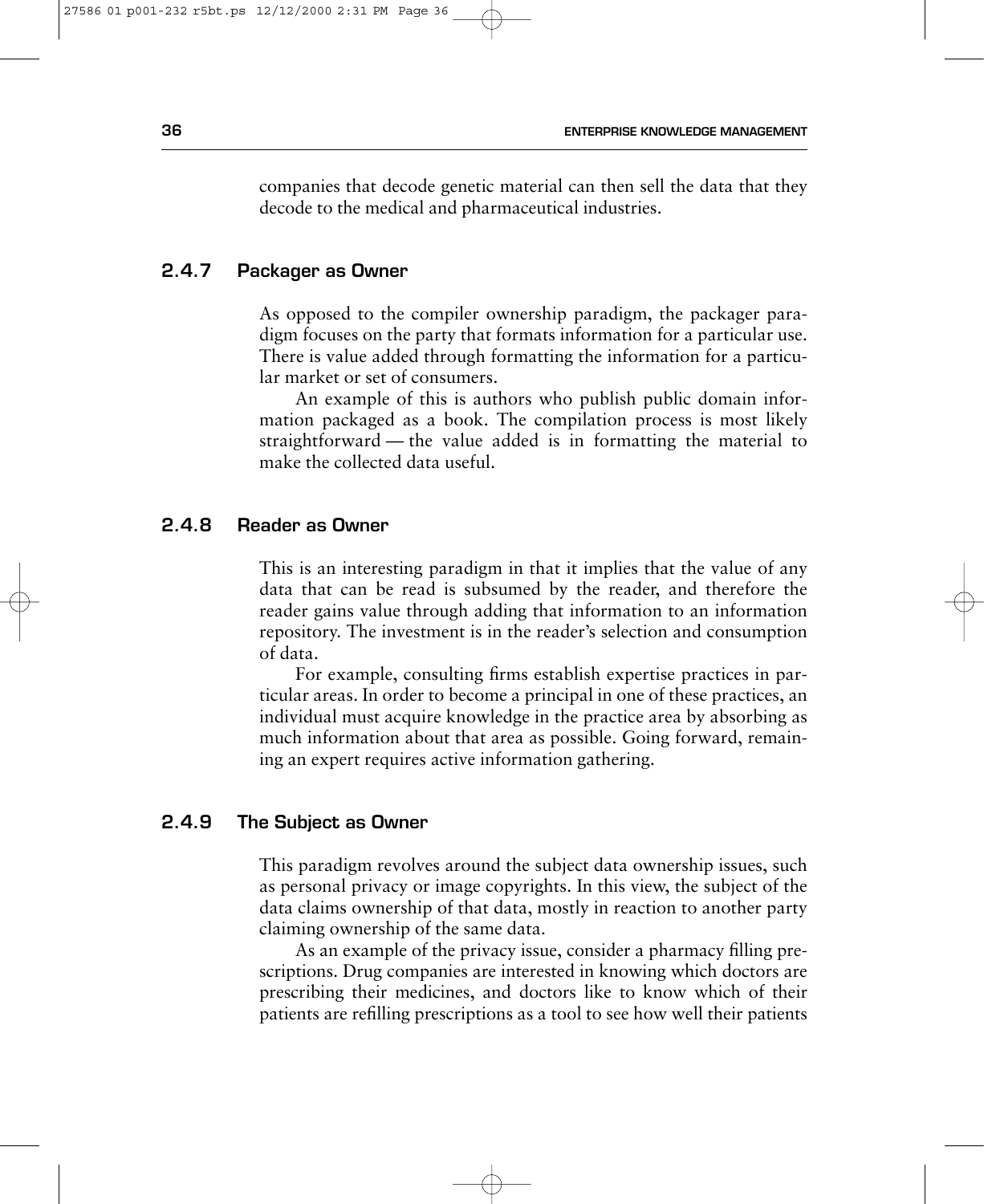follow instructions. Recently, it was revealed that a national pharmacy chain was providing to both health care providers and drug companies detailed information about who was filling which prescriptions at each of their sites. When this practice became public, naturally their customers were incensed. In effect, the individual patients were claiming ownership of personal information and insisting that the pharmacy chain had no right to sell it.

Another example is the issue of corporate image and branding. Companies will make a significant effort in establishing a connection between the quality of the products or services that it provides and a corporate image or logo. In this case, representations of the image are equated with the company, and any misrepresentation or other unauthorized use could affect the branding, so the company claims complete ownership of the image (or logo) as well as protects the use of that image.

#### **2.4.10 Purchaser/Licenser as Owner**

Similar to the funder paradigm, the individual or organization that buys or licenses data may stake a claim to ownership. In this paradigm, the purchaser assumes that the investment made in acquiring the data yields ownership. This holds for licensing as well, even if the terms of the license specify some restrictions on use.

A good example is the sale of mailing lists for direct marketing campaigns. One organization may own the lists and license their use, but once the lists are sold, the purchaser or licenser considers the data its own.

#### **2.4.11 Everyone as Owner**

The final paradigm is the model of global data ownership. Some feel that monopolization is wrong and data should be available to all with no restrictions. Clearly, in the business world, this is a radical view, and it has its benefits as well as detriments.

This ownership model is often in operation, to some degree, in scientific communities, where experimentation, following by the publishing of results, is common practice. In this situation, a common goal is the increase in the global knowledge of a particular subject, and results are subject to other experts' scrutiny.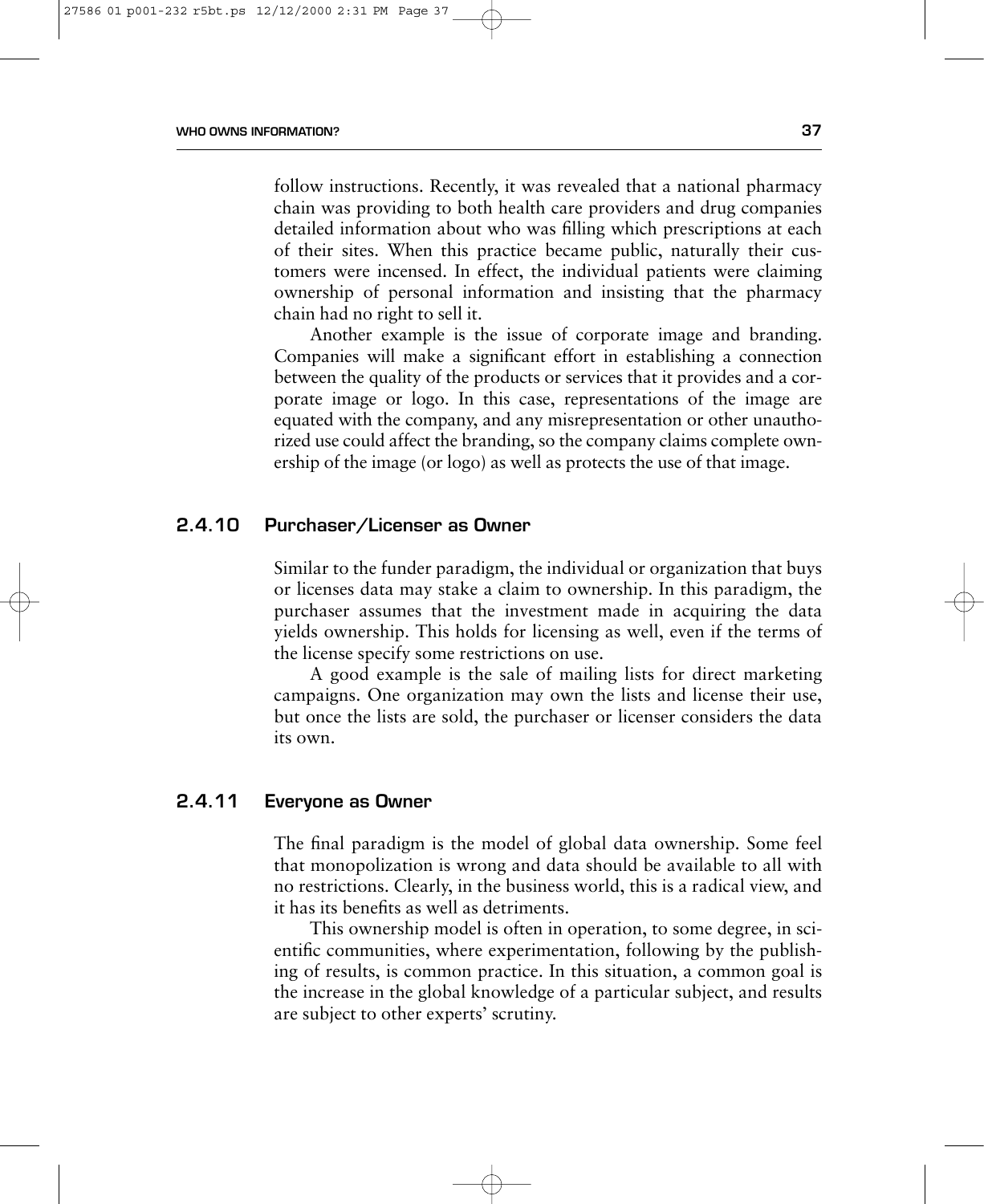### **2.5 CENTRALIZATION, DECENTRALIZATION, AND DATA OWNERSHIP POLICIES**

This section explores the issues regarding the distribution of ownership across an enterprise. The question of centralization versus decentralization is orthogonal to the responsibilities of ownership, yet it is distinctly intertwined with it as well. As in our ownership model, the critical point revolves around value.

In a centralized ownership model, there is a single entity (person or group) responsible for all data ownership for the entire enterprise. Centralization implies that all ownership activities are coordinated from a single point of control, as well as coordination of metadata, information sourcing, and so forth. Centralized ownership yields the benefit of the value added — and whether the costs associated with centralization are offset by it. The costs include the increased management overhead, bureaucracy, and system integration, among others. The benefits include enterprise standardization for data and systems, the ability to make use of merged data for additional knowledge discovery, and increased leverage when dealing with external data suppliers.

In a decentralized model, the ownership roles are allocated to separate areas of interest. A decision to opt for decentralization implies that the value added from centralized control is more than offset by its associated costs. On the other hand, most organizations do not explicitly opt for decentralized control; instead, organizations evolve into it. Therefore, the real question is whether migrating from a decentralized ownership model to a centralized ownership model will increase the value of the enterprise knowledge base.

Finding the answer to this question is not simple. It involves a process of identifying the interested parties associated with all data sets, determining each party's interest, identifying the different roles associated with all data sets, and assigning roles and responsibilities to the right parties. All of these activities are embodied in an organization's **data ownership policy**, which incorporates all governance rules regarding data ownership and usage within the enterprise.

#### **2.5.1 Creating a Data Ownership Policy**

A data ownership policy is a tool used by the enterprise to establish all roles and responsibilities associated with data ownership and accountability. The goal of a data ownership policy is to finesse the kinds of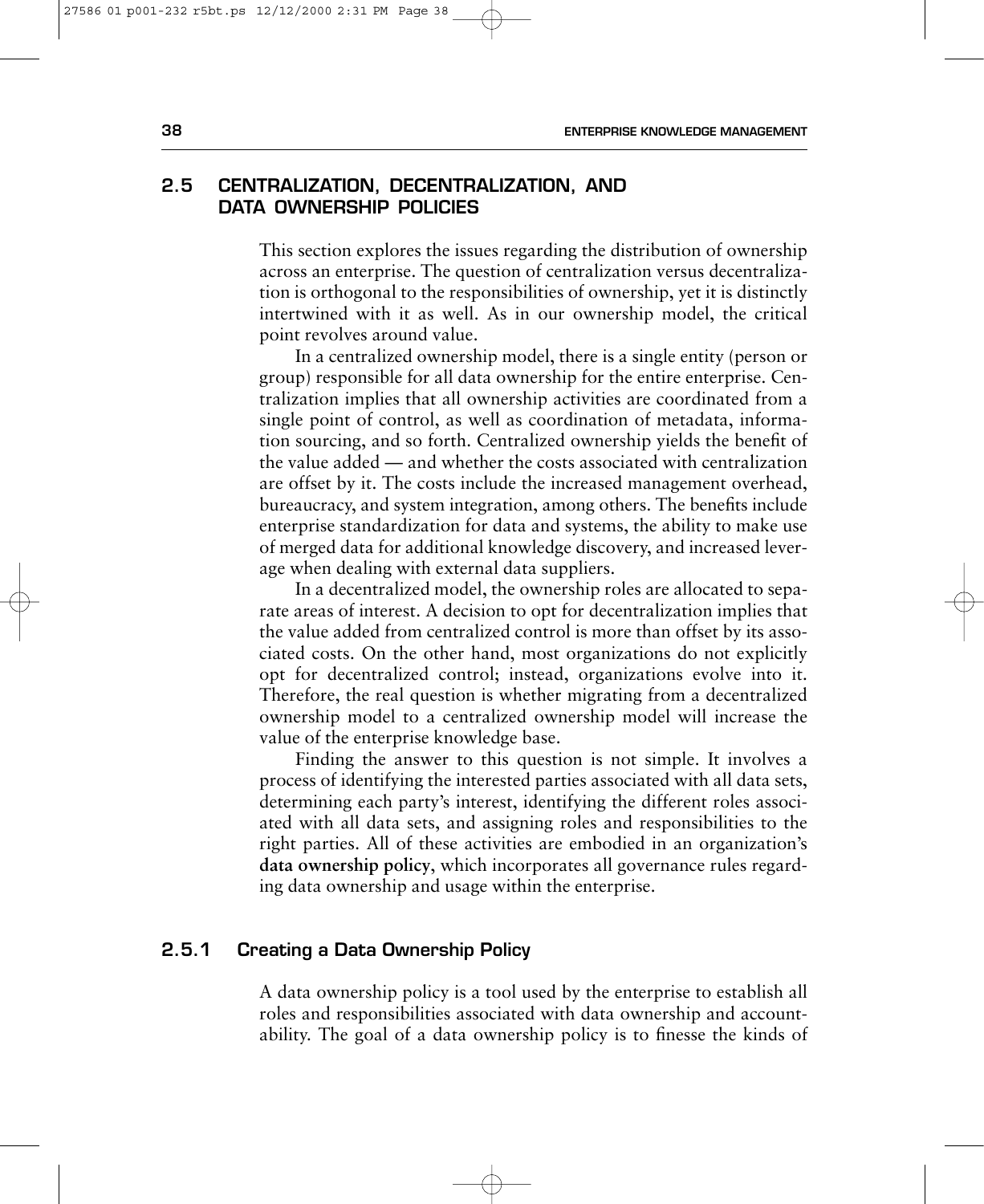complications discussed in Section 2.2, as well as hash out the strict definitions of ownership as described in Section 2.4. The data ownership policy specifically defines the positions covering the data ownership responsibilities described in Section 2.3. At a minimum, a data ownership policy should enumerate the following features.

- 1. The senior level managers supporting the enforcement of the policies enumerated
- 2. All data sets covered under the policy
- 3. The ownership model (in other words, how is ownership allocated or assigned within the enterprise) for each data set
- 4. The roles associated with data ownership (and the associated reporting structure)
- 5. The responsibilities of each role
- 6. Dispute resolution processes
- 7. Signatures of those senior level managers listed in item 1

A template for describing the ownership policy for a specific data set is shown in Figure 2.1.

| Data Set Name         |       |                      |               |              |
|-----------------------|-------|----------------------|---------------|--------------|
| Primary Owner         |       |                      |               |              |
| Data Set Location     |       |                      |               |              |
|                       | Owner | Responsible<br>Party | Reports<br>to | <b>Notes</b> |
| Data Definition       |       |                      |               |              |
| Access/Security       |       |                      |               |              |
| <b>User Support</b>   |       |                      |               |              |
| Data Packaging        |       |                      |               |              |
| Data Delivery         |       |                      |               |              |
| Maintenance           |       |                      |               |              |
| Data Quality          |       |                      |               |              |
| <b>Business Rules</b> |       |                      |               |              |
| Metadata              |       |                      |               |              |
| Standards Management  |       |                      |               |              |
| Supplier Management   |       |                      |               |              |

**FIGURE 2.1** Template for data ownership policy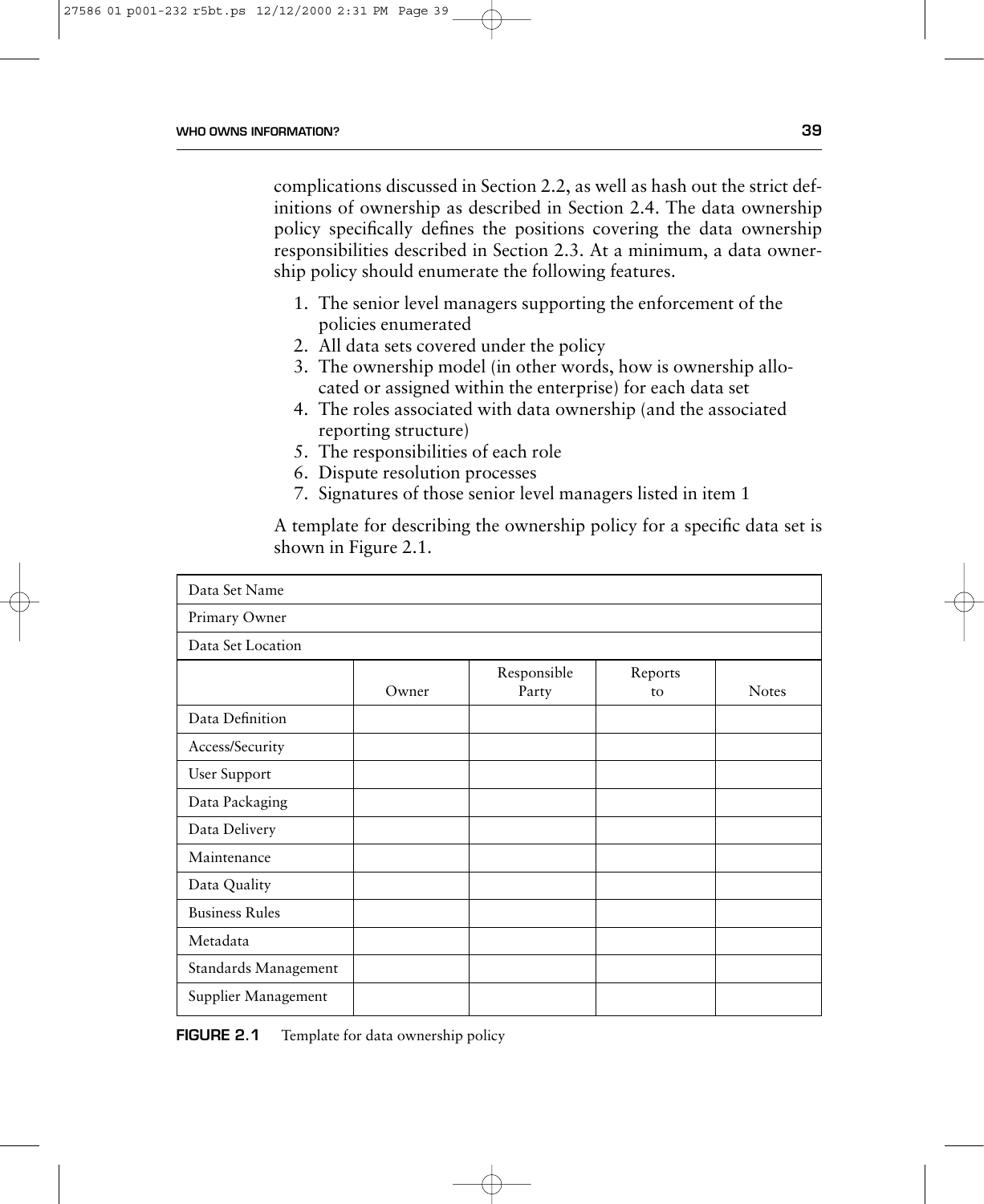These are the steps for defining a data ownership policy.

- 1. Identify the interested parties or stakeholders associated with the enterprise data. This includes identifying the senior level managers that will support the enforcement of the policy.
- 2. Catalog the data sets that are covered under the policy.
- 3. Determine the ownership models in place and whether these are to continue or will be replaced.
- 4. Determine the roles that are and are not in place. Assign the responsibilities to each role, and assign the roles to interested parties.
- 5. Maintain a registry that keeps track of policies, data ownership, roles, responsibilities, and other relevant information.

#### **2.5.2 Identifying the Stakeholders**

All stakeholders in the information factory, including all the actors delineated in Section 2.1.1, should be considered interested parties. A stakeholder is anybody who expects to derive some benefit or value from the data, whether it is through the use of the data, the sale or license of the data, or beneficially through association with the data. For example, a business customer who uses the reports gets value through the data, receives monetary compensation through the sale or license of the data, and benefits from the jobs that may be dependent on continued data center operations and application development.

In a small enterprise, stakeholder identification can be relatively simple, but as the enterprise grows, the process can become extremely complex due to the degrees to which information is processed and disseminated. A good heuristic is to begin from the outside of the enterprise and work in. In other words, figure out who the end users are, look at the data they are using, and follow it backward through the information chain. While some business users may be outspoken in terms of staking their claim, others may be blind to the fact that there is any organizational process that generates the paper reports that land on their desks. Also, just because people receive the reports, they may never look at the data provided on a periodic basis.

The process of identifying the stakeholders will likely reveal areas of conflict with respect to data ownership. This is a particularly valuable part of the process, as it provides a guide to deciding how the ownership responsibilities are assigned.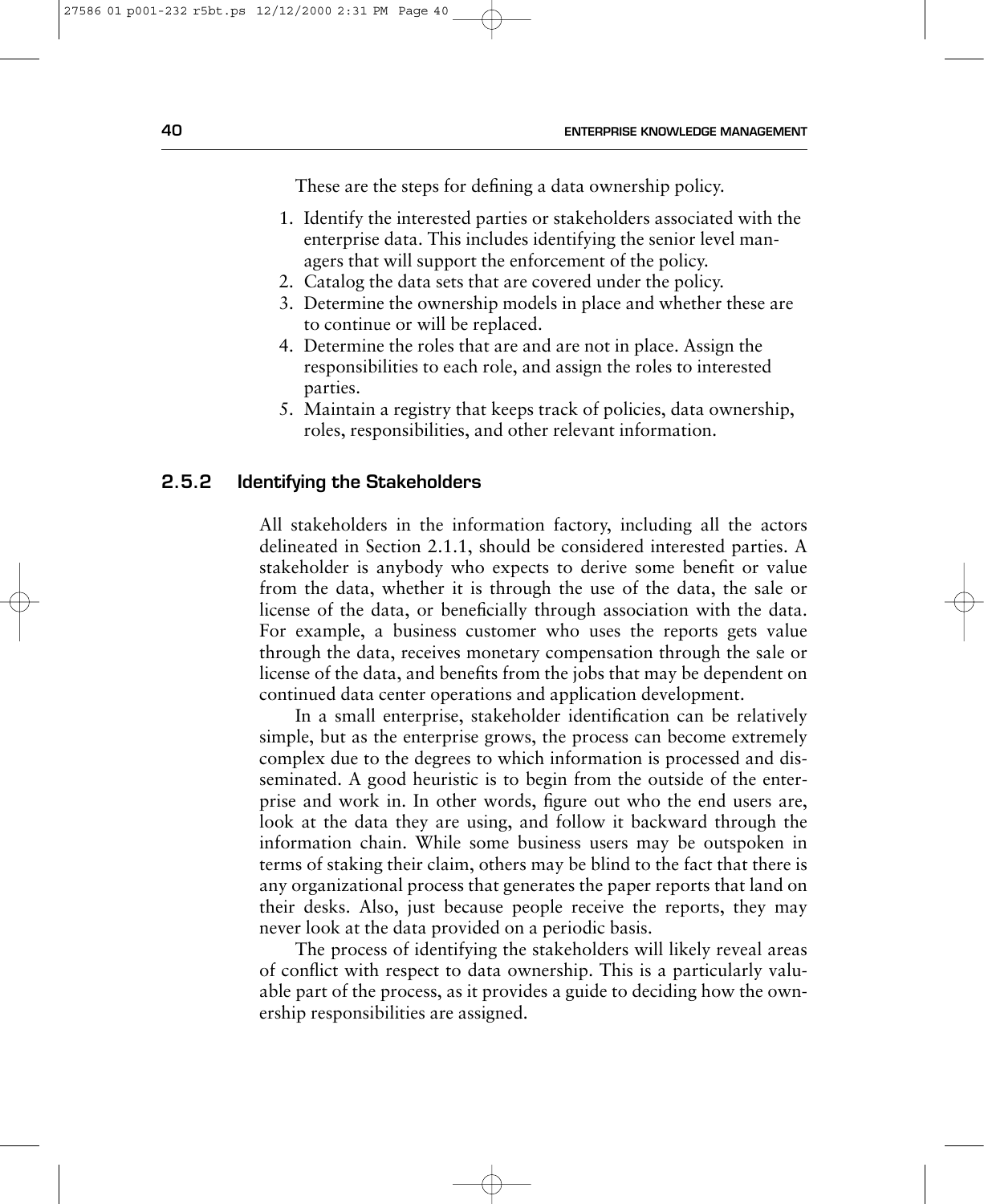#### **2.5.3 Cataloging Data Sets**

Once the stakeholders have been identified, the next step is to learn what data sets should fall under the ownership policy. The stakeholders should be interviewed to register the data sets with which they are associated and the degree to which each believes his or her stake in the data is. The goal of this step is to create a create a metadatabase of data sets to use in the enforcement of the data ownership policies. This catalog should contain the name of the data set, the location of the data set, and the list of stakeholders associated with the data set. Eventually, the catalog will also maintain information about data ownership and responsibilities for the data set.

#### **2.5.4 Identifying and Assigning Roles**

The next step is to determine the roles that are associated with each set of data in the enterprise and describe the responsibilities of each role. Here are some examples, although this list is by no means meant to be exhaustive.

**Chief Information Officer** The CIO is the chief holder of accountability for enterprise information and is responsible for decisions regarding the acquisition, storage, and use of data. He or she is the ultimate arbiter with respect to dispute resolution between areas of ownership and is the ultimate manager of the definition and enforcement of policies.

**Chief Knowledge Officer** The chief knowledge officer is responsible for managing the enterprise knowledge resource, which dictates and enforces the data sharing policies, as well as overseeing the general pooling of knowledge across the organization.

**Data Trustee** The data trustee manages information resources internal to the organization and manages relationships with data consumers and data suppliers, both internal and external.

**Policy Manager** The policy manager maintains the data ownership policy and negotiates any modifications or additions to the data ownership policy.

**Data Registrar** The data registrar is responsible for cataloging the data sets covered under the policy as well as the assignment of ownership, the definition of roles, and the determination of responsibilities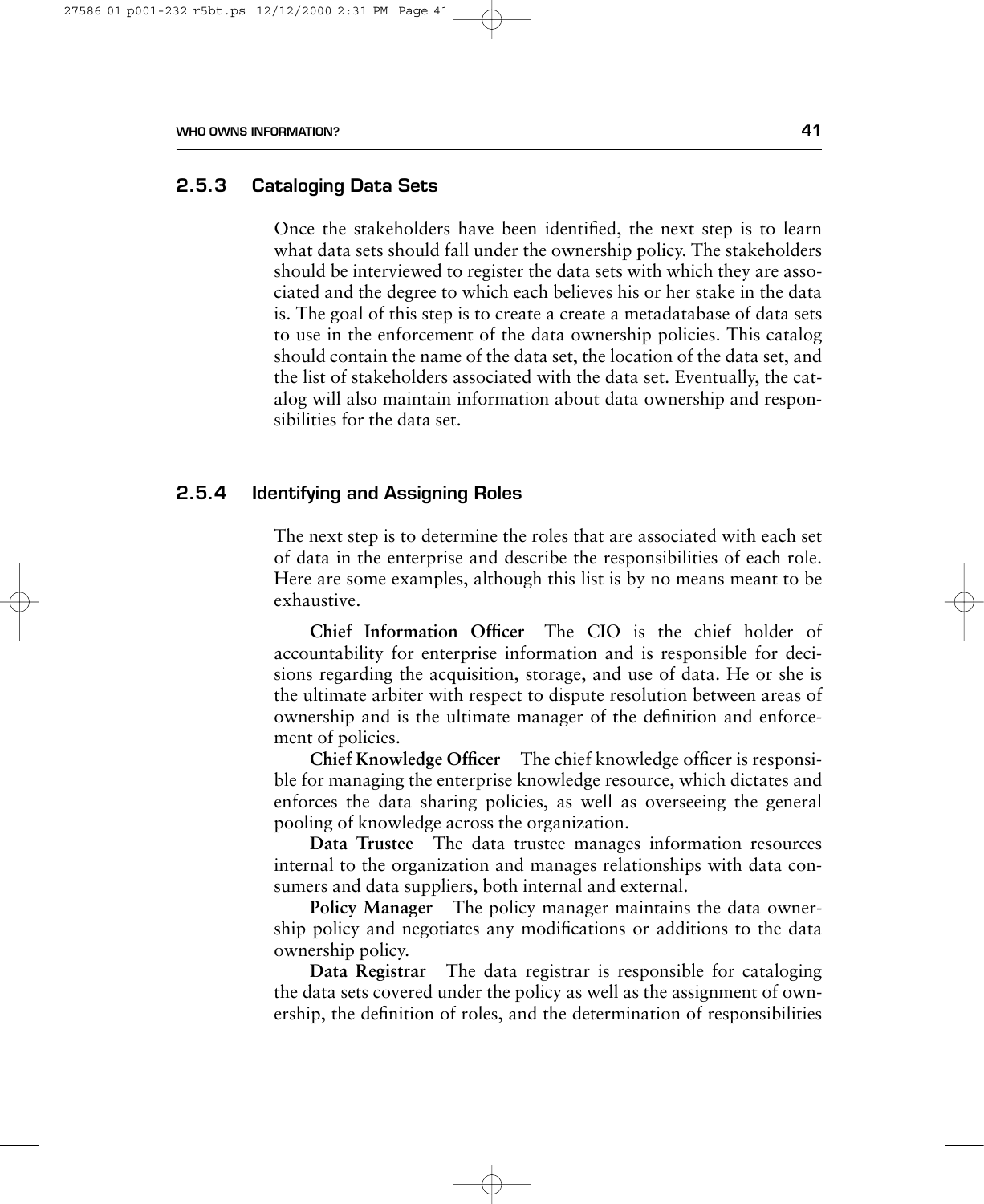and assignments of each role. The data registrar also maintains the data policy and notifies the policy manager if there are any required changes to the data ownership policy.

**Data Steward** The data steward manages all aspects of a subset of data with responsibility for integrity, accuracy, and privacy.

**Data Custodian** The data custodian manages access to data in accordance with access, security, and usage policies. He or she makes sure that no data consumer makes unauthorized use of accessed data.

**Data Administrator** The data administrator manages production database systems, including both the underlying hardware and the database software. The data administrator is responsible for all aspects related to the infrastructure needed for production availability of data.

**Security Administrator** The security administrator is responsible for the creation of and the enforcement of security and authentication policies and procedures.

**Director of Information Flow** The director of information flow is responsible for the management of data interfaces between processing stages, as well as acting as an arbiter with respect to conflicts associated with data flow interfaces.

**Director of Production Processing** The director of production processing manages production processing operations, transference of data from one production source to another, scheduling of processing, and diagnosis and resolution of production runtime failures.

**Director of Application Development** The director of application development manages requirements analysis, implementation, testing, and deployment of new functionality for eventual turnover to the production facility.

**Data Consumer** A data consumer is an authorized user that has been granted access rights to some data within the enterprise.

**Data Provider** A data provider is an accepted supplier of information into the system.

These roles will then be integrated into a reporting structure where there are clear lines of responsibility corresponding to degrees of ownership. Note that some responsibilities are assigned to multiple roles, causing "role overlap," whose governance must be integrated into the reporting structure as well. At this point, the senior manager responsible for information (typically a chief information officer) will then assign ownership roles and responsibilities to the different organizational stakeholders.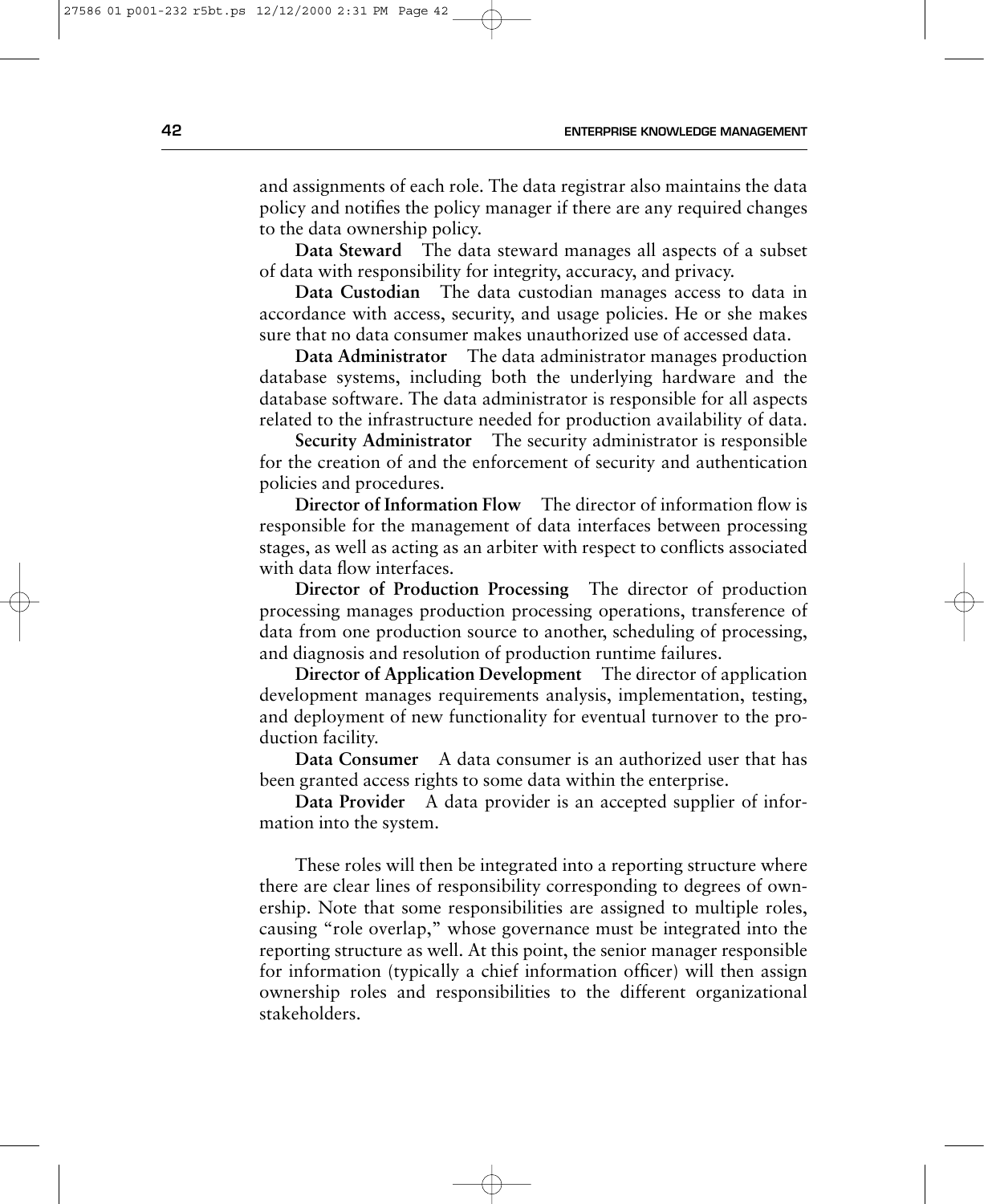#### **2.5.5 Maintaining the Ownership Registry**

The ownership registry is created from the data catalog and the assignment of roles. It is the enterprise log that can be queried to determine who has the ultimate responsibility for each data set. The ownership registry should be accessible by all interested parties, especially when new data requirements arise or there is a conflict that needs resolution.

Management of the ownership registry requires keeping a pulse on the organization, as it is not unusual for employee turnover to affect the data management structure. In addition, as new data sets are added to the governance by the data ownership policy, the decisions regarding the new data must be added to the registry.

#### **2.6 OWNERSHIP AND DATA QUALITY**

This brings us back to the issue of data quality. Once we have established a chain of command for the ownership of data, we can look at how the responsibility for data quality falls with respect to the policy. A major factor is the relationship between ownership and care, which is explored in this section, along with the enforcement of data policies and an introduction to data quality rules.

#### **2.6.1 Ownership and Care**

This may seem pretty obvious, but a person demonstrates a greater amount of care for an object that he or she owns than for something that belongs to someone else. To this end, it is important to consider the ownership stake associated with the parties in the enterprise responsible for the quality of an organization's data. It is less likely that the quality of data will be high when it is entrusted to someone who has no stake in the value of the data.

To be more precise, there are two ways to incorporate the ownership ideal with data quality: (1) Assign some degree of ownership to those entrusted with the data quality, or (2) assign the responsibility of data quality to the party with the highest degree of ownership.

In the first case, a person has been assigned the responsibility of maintaining the integrity of a data set but does not feel any personal attachment to the information in his or her trust. By allocating some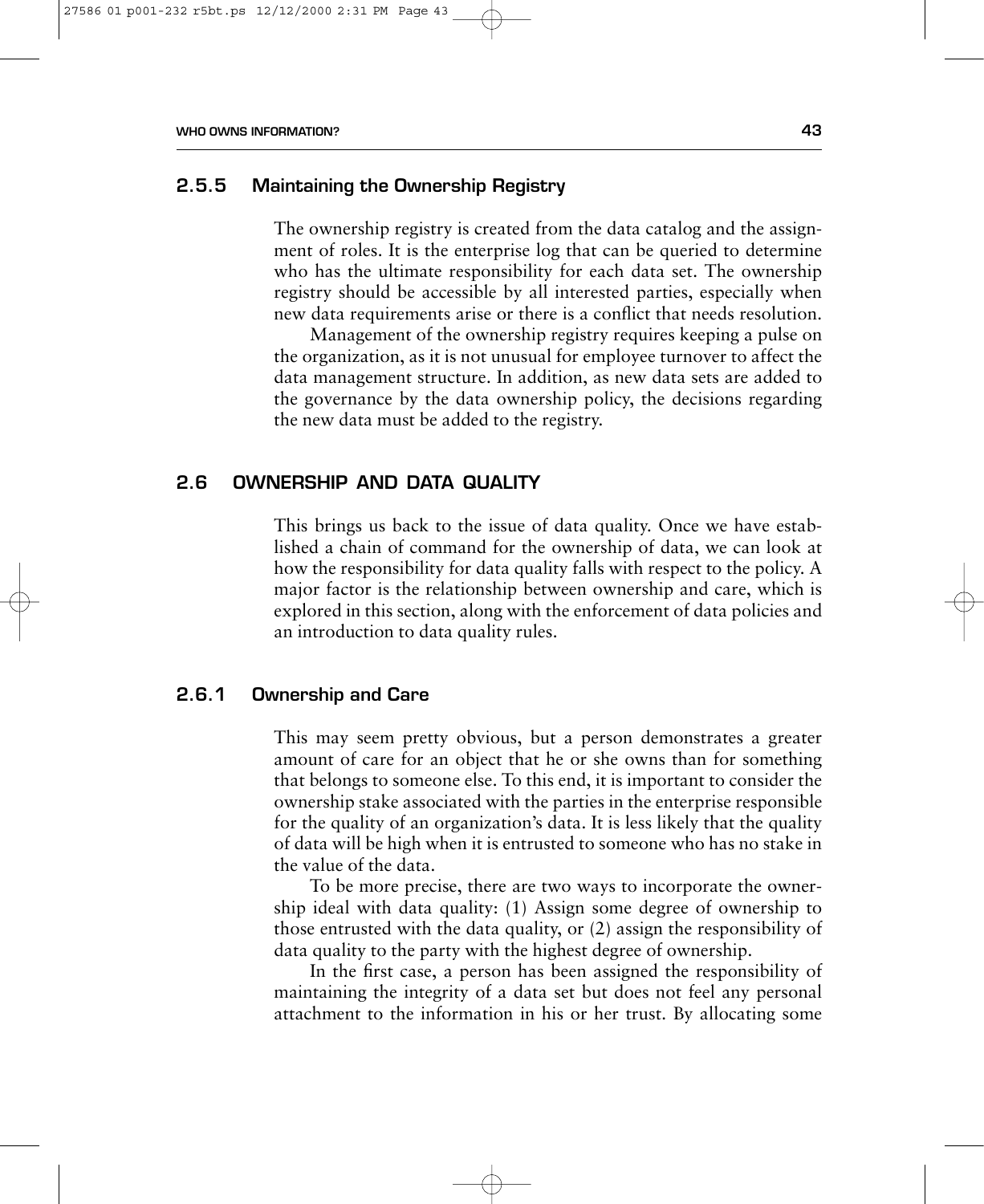ownership role to that person, such as creating some kind of bonus compensation structure tied to maintaining or increasing the overall value of the data, an organization can infuse the employee with a renewed interest in data quality.

The second case reveals another common ownership issue where the end users (in many cases, business users) rely on the quality of the data but have no stake in ensuring that quality. This can be remedied by forcing the business users to get involved in the definition and assurance of data quality. This includes understanding the data that is being used, defining data quality rules that are the basis for acceptability, and enforcing data policies and data quality rules.

#### **2.6.2 Enforcing Data Policies**

It is not enough to have a set of data policies. Without a process for enforcement, the policy has no "teeth" and will be useless. It is incumbent on the drafters of a data ownership policy to incorporate the methods for enforcement as well as the process for conflict resolution. Enforcement takes the form of a means for validating that the policies are being followed and actions to be taken if it is determined that the policies are not being followed. It is the role of the policy manager to ensure that the policies are being enforced.

Validating policies is a making sure that all parties are living up to their responsibility agreements and are not overstepping the bounds of their responsibility. This involves periodic reviews by the policy manager, under the authority of the CIO, of whether each assigned role is being performed adequately. If the parties are not doing their job, it may be necessary to give them further training or decrease their responsibility (and authority) and possibly remove them completely from the position of responsibility.

No organization is immune to conflicts, and there should be a dispute resolution process in place. Typically, this will involve bringing the dispute to the next level in the management hierarchy with responsibility over the particular area of conflict (we will call this person the dispute manager). If the parties dispute an ownership role or whether the responsibilities of an ownership role have not been fulfilled properly, the dispute manager should consult the ownership policy along with the ownership registry and use that information to establish a ruling for the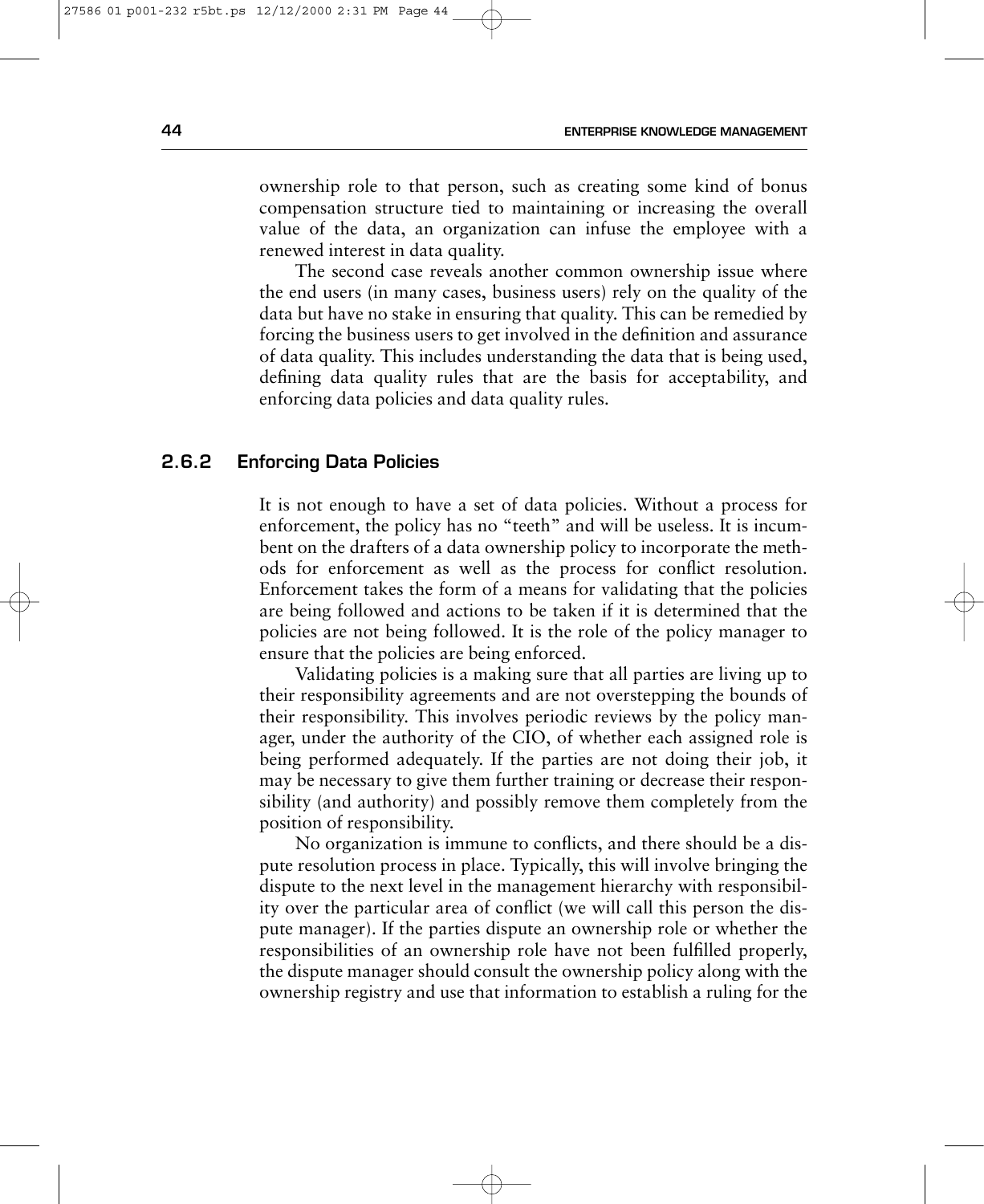dispute. If the issue is not covered in the data ownership policy, then the policy needs to be modified to incorporate the issue.

#### **2.6.3 Data Quality Rules**

As we move toward an organization with negotiated ownership roles, part of the responsibility of the management is to ensure that any data that is shared across the enterprise lives up to a standard of use. Ensuring this implies a few notions.

- There is a notion of data quality that is well defined throughout the enterprise.
- There is a means to describe data quality requirements.
- There is a means to measure conformance to the data quality requirements.
- There is an enterprisewide agreement as to the expected levels of data quality.
- There is a mechanism for improving data quality.

The concept of a definition of data quality is complex and important and will be covered in Chapter 3, and details of data quality ideas are discussed in Chapter 5. Ways to measure ongoing performance are examined Chapter 4. A large part of this book is devoted to defining and validating data quality rules.

#### **2.6.4 Education and Training**

When using data ownership policies to regulate the movement and management of information across an enterprise, it is critical that all participants understand the policies and how they work. This means that the managers defining the data ownership policy must also arrange for the education and training of staff members who are expected to use it. Data ownership training should cover at least these items.

- 1. An overview of data ownership, including ownership paradigms, ownership value, and data ownership responsibilities
- 2. A survey of the enterprise knowledge system covering the system architecture, the data architectures, the data set catalog, and all management, delivery, and presentation applications